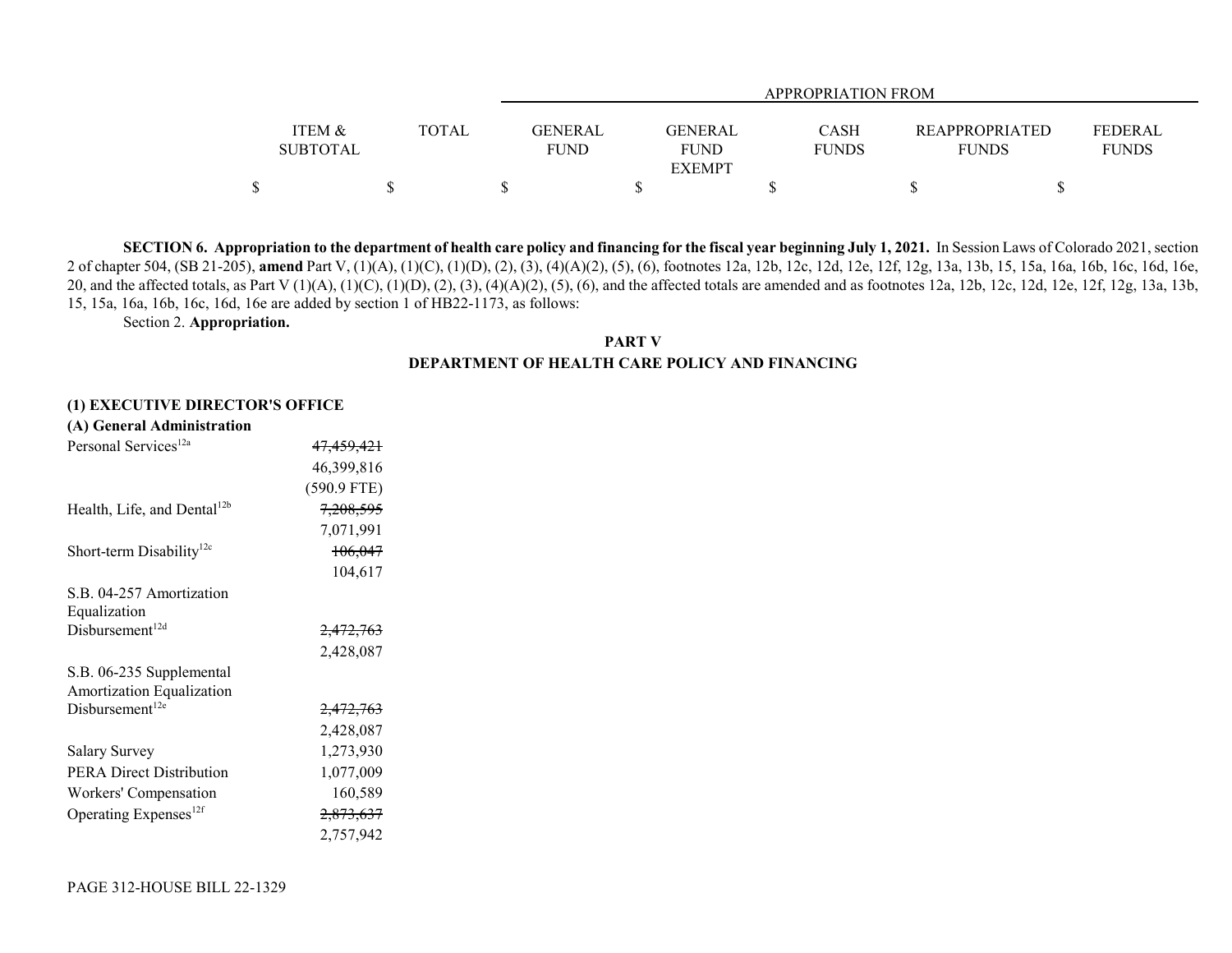|                                            |              |                           |      |              |                               |                                                 | APPROPRIATION FROM          |      |                                       |                         |
|--------------------------------------------|--------------|---------------------------|------|--------------|-------------------------------|-------------------------------------------------|-----------------------------|------|---------------------------------------|-------------------------|
|                                            |              | ITEM &<br><b>SUBTOTAL</b> |      | <b>TOTAL</b> | <b>GENERAL</b><br><b>FUND</b> | <b>GENERAL</b><br>${\rm FUND}$<br><b>EXEMPT</b> | <b>CASH</b><br><b>FUNDS</b> |      | <b>REAPPROPRIATED</b><br><b>FUNDS</b> | FEDERAL<br><b>FUNDS</b> |
|                                            | $\mathbb{S}$ |                           | $\$$ |              | \$                            | \$                                              | \$                          | $\$$ | \$                                    |                         |
| Legal Services                             |              | 1,172,759                 |      |              |                               |                                                 |                             |      |                                       |                         |
| Administrative Law Judge<br>Services       |              | 807,180                   |      |              |                               |                                                 |                             |      |                                       |                         |
| Payment to Risk<br>Management and Property |              |                           |      |              |                               |                                                 |                             |      |                                       |                         |
| Funds                                      |              | 173,686                   |      |              |                               |                                                 |                             |      |                                       |                         |
| Leased Space <sup>12g</sup>                |              | 3,017,349                 |      |              |                               |                                                 |                             |      |                                       |                         |
|                                            |              | 2,952,312                 |      |              |                               |                                                 |                             |      |                                       |                         |
| Capitol Complex Leased                     |              |                           |      |              |                               |                                                 |                             |      |                                       |                         |
| Space                                      |              | 651,086                   |      |              |                               |                                                 |                             |      |                                       |                         |
| Payments to OIT                            |              | 8,174,764                 |      |              |                               |                                                 |                             |      |                                       |                         |
| <b>CORE Operations</b>                     |              | 112,780                   |      |              |                               |                                                 |                             |      |                                       |                         |
| General Professional                       |              |                           |      |              |                               |                                                 |                             |      |                                       |                         |
| Services and Special                       |              |                           |      |              |                               |                                                 |                             |      |                                       |                         |
| Projects <sup>13, 13a</sup>                |              | 51,453,397                |      |              |                               |                                                 |                             |      |                                       |                         |
|                                            |              | 53,970,559                |      |              |                               |                                                 |                             |      |                                       |                         |
|                                            |              | 130,667,755               |      |              | 36,013,200                    |                                                 | $27,732,713$ <sup>a</sup>   |      | $2,392,563^b$                         | $64,529,279$ (H)        |
|                                            |              | 131,717,194               |      |              |                               |                                                 | 28,257,433 <sup>a</sup>     |      |                                       | 65,053,998(I)           |

<sup>a</sup> Of this amount, \$17,076,782 \$17,601,502 shall be from the Home- and Community-based Services Improvement Fund created in Section 25.5-6-1805 (1), C.R.S., \$8,586,603 shall be from the Healthcare Affordability and Sustainability Fee Cash Fund created in Section 25.5-4-402.4 (5)(a), C.R.S., \$500,000 shall be from the Nursing Home Penalty Cash Fund created in Section 25.5-6-205 (3)(a), C.R.S., \$381,983 shall be from the Medicaid Nursing Facility Cash Fund created in Section 25.5-6-203 (2)(a), C.R.S., \$267,397 shall be from the Adult Dental Fund created in Section 25.5-5-207 (4)(a), C.R.S., \$257,628 shall be from the Intellectual and Developmental Disabilities Services Cash Fund created in Section 25.5-10-207 (1), C.R.S., \$195,136 shall be from the Primary Care Fund created in Section 24-22-117 (2)(b)(I), C.R.S., \$166,355 shall be from the Children's Basic Health Plan Trust created in Section 25.5-8-105 (1), C.R.S., \$76,467 shall be from an intergovernmental transfer from the University of Colorado School of Medicine, \$64,784 shall be from the Service Fee Fund created in Section 25.5-6-204 (1)(c)(II), C.R.S., \$60,458 shall be from estate recoveries,\$51,310 shall be from the Colorado Autism Treatment Fund created in Section 25.5-6-805 (1), C.R.S., and \$47,810 shall be from the Breast and Cervical Cancer Prevention and Treatment Fund created in Section 25.5-5-308 (8)(a)(I), C.R.S.

b Of this amount, \$890,057 shall be from statewide indirect cost recoveries, \$845,835 shall be transferred from the Colorado Benefits Management System, Health Care and Economic Security Staff Development Center line item appropriation in this department, \$435,291 shall be transferred from the Department of Higher Education from the Fee-for-service Contracts with State Institutions for Speciality Education Programs line item, and \$221,380 shall be transferred from the Department of Human Services from the Health Care and Economic Security Staff Development Center line item appropriation.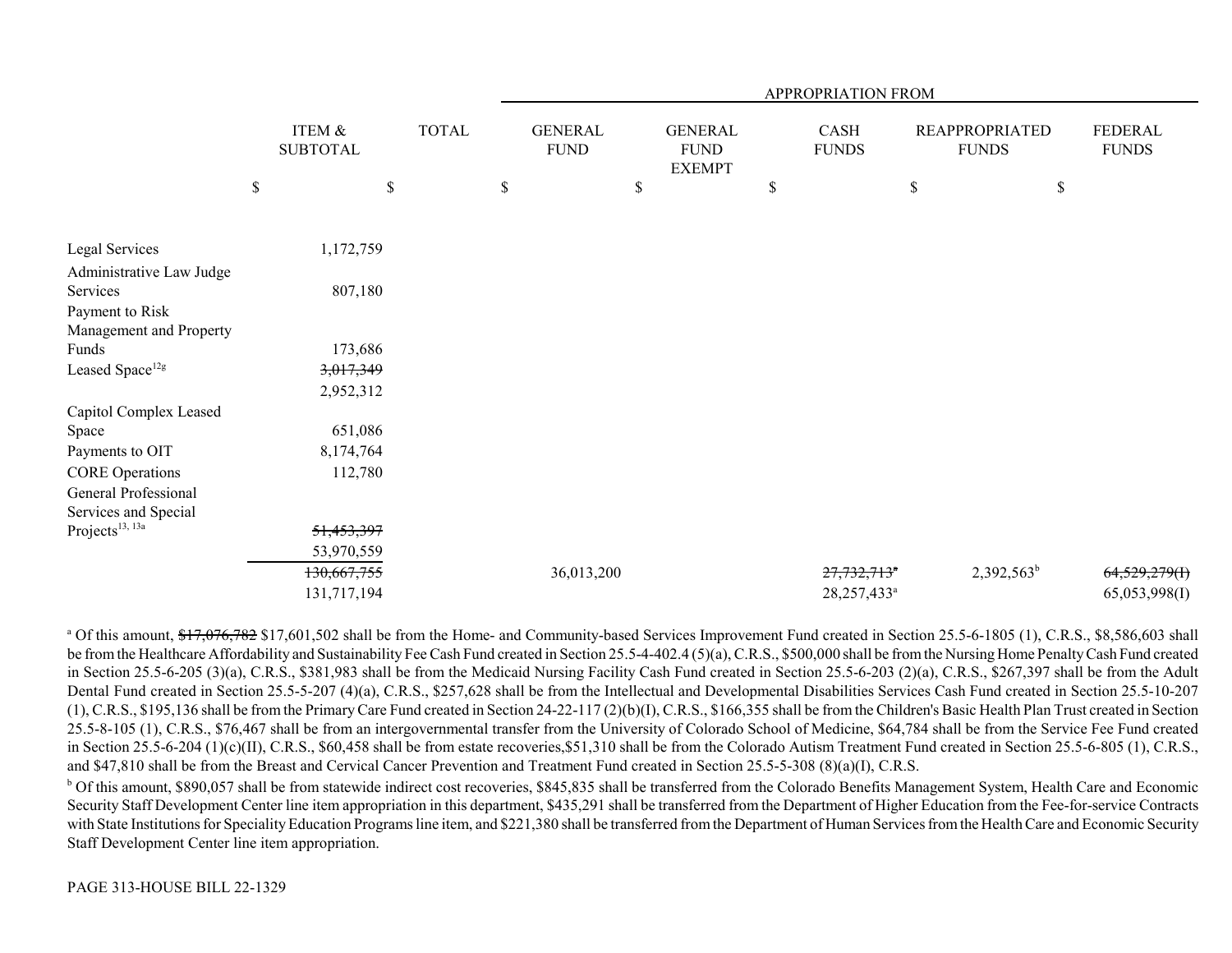|                                                                                                                                  |                                         |                    |                                     |                                                      | <b>APPROPRIATION FROM</b>        |                                             |                                        |
|----------------------------------------------------------------------------------------------------------------------------------|-----------------------------------------|--------------------|-------------------------------------|------------------------------------------------------|----------------------------------|---------------------------------------------|----------------------------------------|
| \$                                                                                                                               | ITEM &<br><b>SUBTOTAL</b>               | <b>TOTAL</b><br>\$ | <b>GENERAL</b><br><b>FUND</b><br>\$ | <b>GENERAL</b><br><b>FUND</b><br><b>EXEMPT</b><br>\$ | CASH<br><b>FUNDS</b><br>$\$$     | <b>REAPPROPRIATED</b><br><b>FUNDS</b><br>\$ | <b>FEDERAL</b><br><b>FUNDS</b><br>$\$$ |
| (C) Information Technology Contracts and Projects                                                                                |                                         |                    |                                     |                                                      |                                  |                                             |                                        |
| Medicaid Management<br><b>Information System</b><br>Maintenance and Projects <sup>13b</sup>                                      | 99,897,467<br>100,646,467               |                    | 15,254,694                          |                                                      | $12,047,960$ *<br>$12,422,460^a$ | $12,204^{\rm b}$                            | 72,582,609(f)<br>72,957,109(I)         |
| Colorado Benefits<br>Management Systems,<br>Operating and Contract                                                               |                                         |                    |                                     |                                                      |                                  |                                             |                                        |
| Expenses <sup>14, 15</sup><br>Colorado Benefits<br>Management Systems,<br>Health Care and Economic<br>Security Staff Development | 47,868,322                              |                    | 10,862,506(M)                       |                                                      | 5,553,164°                       | $1,637^b$                                   | 31,451,015                             |
| Center <sup>14</sup><br>Office of eHealth                                                                                        | 2,005,074                               |                    | 634,715(M)                          |                                                      | 354,194 <sup>d</sup>             | 73 <sup>b</sup>                             | 1,016,092                              |
| <b>Innovations Operations</b>                                                                                                    | 6,465,845                               |                    | 3,372,367<br>$(3.0$ FTE)            |                                                      |                                  |                                             | 3,093,478(I)                           |
| All-Payer Claims Database                                                                                                        | 3,795,498<br>160,032,206<br>160,781,206 |                    | 2,962,231                           |                                                      |                                  |                                             | 833,267(I)                             |

<sup>a</sup> Of this amount, \$5,860,968 shall be from the Healthcare Affordability and Sustainability Fee Cash Fund created in Section 25.5-4-402.4 (5)(a), C.R.S., \$5,353,846 \$5,728,346 shall be from the Home- and Community-based Services Improvement Fund created in Section 25.5-6-1805 (1), C.R.S., \$711,203 shall be from the Children's Basic Health Plan Trust created in Section 25.5-8-105 (1), C.R.S., and \$121,943 shall be from the Department of Health Care Policy and Financing Cash Fund created in Section 25.5-1-109, C.R.S.

<sup>b</sup> These amounts shall be transferred from the Old Age Pension State Medical Program line item appropriation in the Other Medical Services division of this department.

<sup>c</sup> Of this amount, \$5,096,032 shall be from the Healthcare Affordability and Sustainability Fee Cash Fund created in Section 25.5-4-402.4 (5)(a), C.R.S., and \$457,132 shall be from the Children's Basic Health Plan Trust created in Section 25.5-8-105 (1), C.R.S.

<sup>d</sup> Of this amount, \$333,908 shall be from the Healthcare Affordability and Sustainability Fee Cash Fund created in Section 25.5-4-402.4 (5)(a), C.R.S. and \$20,286 shall be from the Children's Basic Health Plan Trust created in Section 25.5-8-105 (1), C.R.S.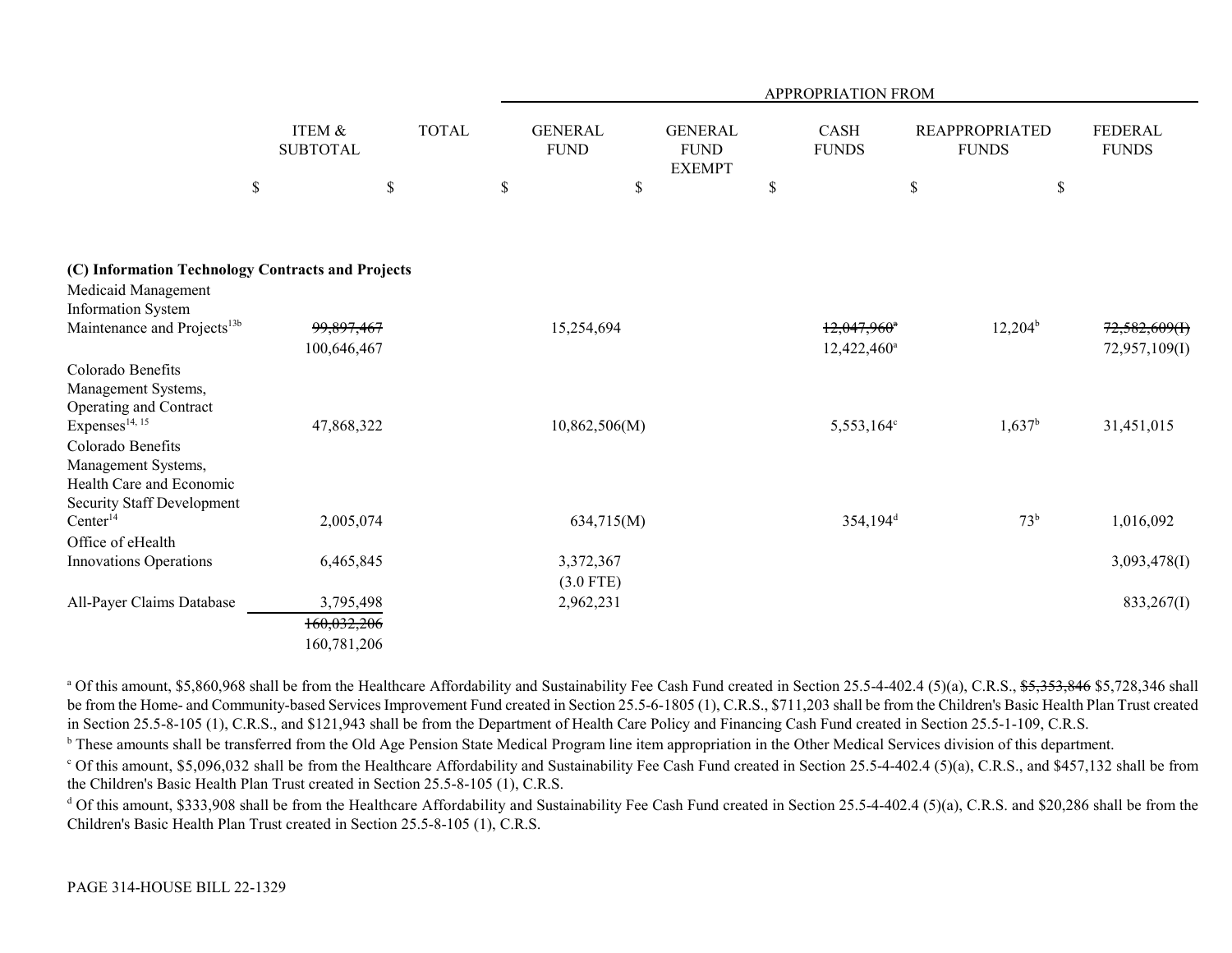|                                                    |                                       |              | <b>APPROPRIATION FROM</b>                 |                                                |                                   |                                             |                                 |  |  |  |  |
|----------------------------------------------------|---------------------------------------|--------------|-------------------------------------------|------------------------------------------------|-----------------------------------|---------------------------------------------|---------------------------------|--|--|--|--|
|                                                    | ITEM &<br><b>SUBTOTAL</b><br>\$<br>\$ | <b>TOTAL</b> | <b>GENERAL</b><br><b>FUND</b><br>\$<br>\$ | <b>GENERAL</b><br><b>FUND</b><br><b>EXEMPT</b> | <b>CASH</b><br><b>FUNDS</b><br>\$ | <b>REAPPROPRIATED</b><br><b>FUNDS</b><br>\$ | FEDERAL<br><b>FUNDS</b><br>$\$$ |  |  |  |  |
| (D) Eligibility Determinations and Client Services |                                       |              |                                           |                                                |                                   |                                             |                                 |  |  |  |  |
| Contracts for Special                              |                                       |              |                                           |                                                |                                   |                                             |                                 |  |  |  |  |
| <b>Eligibility Determinations</b>                  | 5,890,755                             |              | 1,129,071(M)                              |                                                | 1,269,068 <sup>a</sup>            |                                             | 3,492,616                       |  |  |  |  |
| County Administration                              | 103,297,536                           |              | 15,285,529(M)                             |                                                | $22,530,491$ <sup>b</sup>         |                                             | 65,481,516                      |  |  |  |  |
|                                                    | 99,540,304                            |              | 14,546,794(M)                             |                                                | $22,944,136^b$                    |                                             | 62,049,374                      |  |  |  |  |
| <b>Medical Assistance Sites</b>                    | 1,531,968                             |              |                                           |                                                | 402,984°                          |                                             | 1,128,984(I)                    |  |  |  |  |
| Administrative Case                                |                                       |              |                                           |                                                |                                   |                                             |                                 |  |  |  |  |
| Management                                         | 869,744                               |              | 434,872(M)                                |                                                |                                   |                                             | 434,872                         |  |  |  |  |
| <b>Customer Outreach</b>                           | 3,461,071                             |              | 1,393,915(M)                              |                                                | $336,621$ °                       |                                             | 1,730,535                       |  |  |  |  |
| Centralized Eligibility                            |                                       |              |                                           |                                                |                                   |                                             |                                 |  |  |  |  |
| Vendor Contract Project                            | 6,332,292                             |              |                                           |                                                | 2,384,666 <sup>c</sup>            |                                             | 3,947,626(I)                    |  |  |  |  |
| Connect for Health                                 |                                       |              |                                           |                                                |                                   |                                             |                                 |  |  |  |  |
| Colorado Eligibility                               |                                       |              |                                           |                                                |                                   |                                             |                                 |  |  |  |  |
| Determinations                                     | 11,919,481                            |              |                                           |                                                | $5,345,159$ <sup>d</sup>          |                                             | 6,574,322(I)                    |  |  |  |  |
| Eligibility Overflow                               |                                       |              |                                           |                                                |                                   |                                             |                                 |  |  |  |  |
| Processing Center                                  | 1,853,731                             |              | 277,689(M)                                |                                                | $185,744^{\circ}$                 |                                             | 1,390,298                       |  |  |  |  |
| Returned Mail Processing                           | 3,298,808                             |              | 985,808(M)                                |                                                | $244,919^e$                       | $111,942$ <sup>f</sup>                      | 1,956,139                       |  |  |  |  |
| Work Number Verification                           | 3,305,114                             |              | 1,089,815(M)                              |                                                | 545,013 <sup>c</sup>              |                                             | 1,670,286                       |  |  |  |  |
|                                                    | 141,760,500                           |              |                                           |                                                |                                   |                                             |                                 |  |  |  |  |
|                                                    | 138,003,268                           |              |                                           |                                                |                                   |                                             |                                 |  |  |  |  |

<sup>a</sup> Of this amount, \$1,264,068 shall be from the Healthcare Affordability and Sustainability Fee Cash Fund created in Section 25.5-4-402.4 (5)(a), C.R.S., and \$5,000 shall be from the Colorado Autism Treatment Fund created in Section 25.5-6-805 (1), C.R.S.

<sup>b</sup> Of this amount,  $$16,671,232(f)$  \$17,162,607(I) shall be from local funds and  $$5,859,259$  \$5,781,529 shall be from the Healthcare Affordability and Sustainability Fee Cash Fund created in Section 25.5-4-402.4 (5)(a), C.R.S.

<sup>c</sup> These amounts shall be from the Healthcare Affordability and Sustainability Fee Cash Fund created in Section 25.5-4-402.4 (5)(a), C.R.S.

<sup>d</sup> This amount represents public funds certified as expenditures incurred by Connect for Health Colorado that are eligible for federal financial participation under the Medicaid program.

<sup>e</sup> Of this amount, \$206,183 shall be from the Healthcare Affordability and Sustainability Fee Cash Fund created in Section 25.5-4-402.4 (5)(a), C.R.S. and \$38,736 shall be from the Children's Basic Health Plan Trust created in Section 25.5-8-105 (1), C.R.S.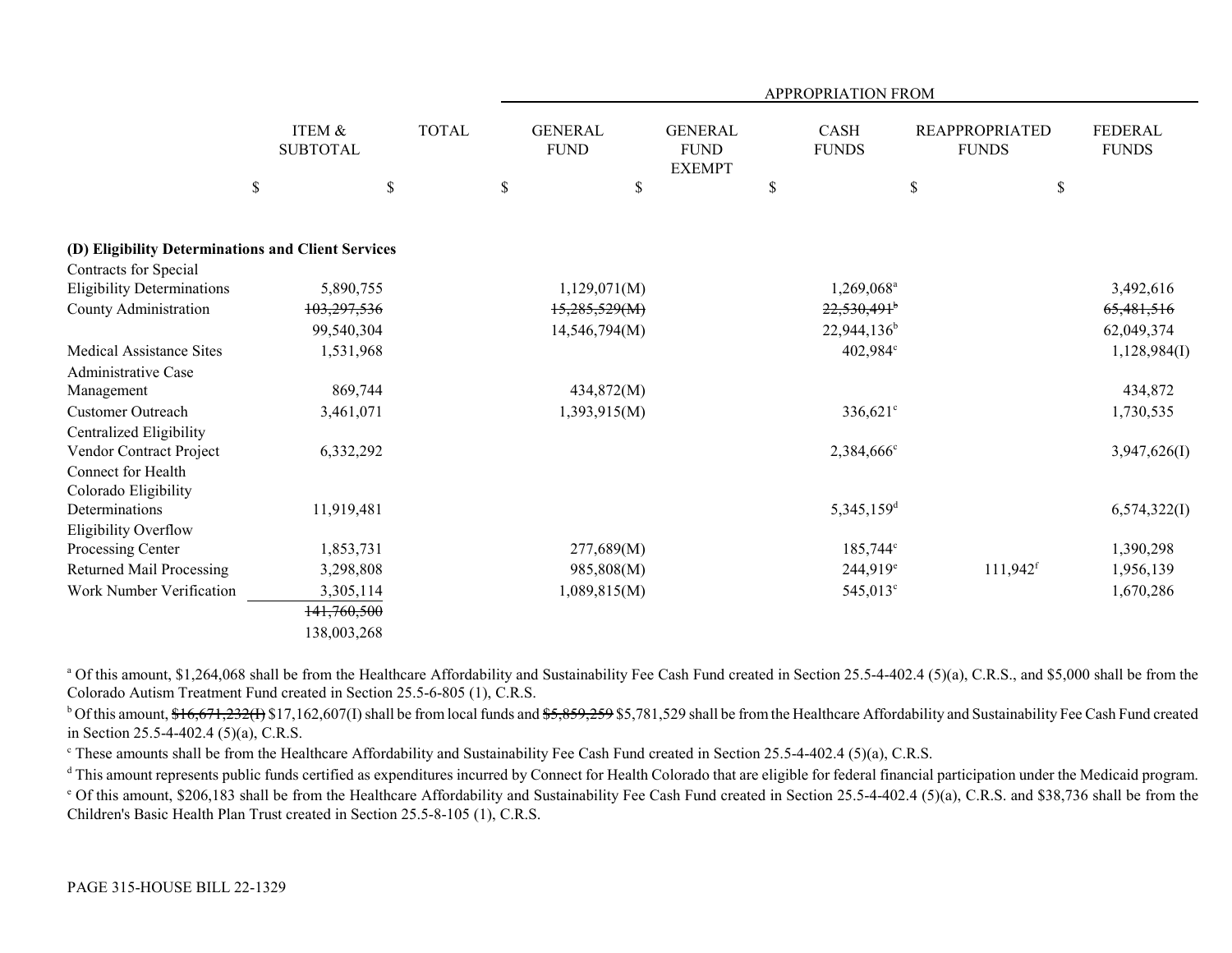|                   |              | APPROPRIATION FROM |                |              |                       |              |
|-------------------|--------------|--------------------|----------------|--------------|-----------------------|--------------|
| <b>ITEM &amp;</b> | <b>TOTAL</b> | <b>GENERAL</b>     | <b>GENERAL</b> | CASH         | <b>REAPPROPRIATED</b> | FEDERAL      |
| <b>SUBTOTAL</b>   |              | <b>FUND</b>        | FUND           | <b>FUNDS</b> | <b>FUNDS</b>          | <b>FUNDS</b> |
|                   |              |                    | <b>EXEMPT</b>  |              |                       |              |
| ¢                 |              |                    |                |              |                       |              |

f Of this amount, \$111,929 shall be transferred from the Department of Human Services from the Colorado Benefits Management System, Ongoing Expenses line item and \$13 shall be transferred from the Old Age Pension State Medical Program line item appropriation in the Other Medical Services division of this department.

### **(2) MEDICAL SERVICES PREMIUMS**

| Medical and Long-Term      |                |                                            |                         |                            |                        |                          |
|----------------------------|----------------|--------------------------------------------|-------------------------|----------------------------|------------------------|--------------------------|
| Care Services for Medicaid |                |                                            |                         |                            |                        |                          |
| Eligible Individuals $15a$ | 9,874,916,611  | <del>1,493,249,682</del> (M)               | <del>865,284,199*</del> | <del>1,176,323,220</del> * | <del>92,814,399°</del> | <del>6,247,245,111</del> |
|                            | 10.028.896.928 | $1,164,249,844(M)$ $1,045,914,612^{\circ}$ |                         | $1,179,874,135^{\circ}$    | $92.936.812^{\circ}$   | 6.545.921.525            |

<sup>a</sup> This amount shall be from the General Fund Exempt Account created in Section 24-77-103.6 (2), C.R.S.

<sup>b</sup> Of this amount,  $$860,482,154 $872,010,133$  shall be from the Healthcare Affordability and Sustainability Fee Cash Fund created in Section 25.5-4-402.4 (5)(a), C.R.S.,  $$76,033,048$ \$69,208,113 shall be from recoveries and recoupments,  $\frac{62,393,703}{65,588,640}$  shall be from the Health Care Expansion Fund created in Section 24-22-117 (2)(a)(I), C.R.S., \$52,674,382 \$52,828,748 shall be from the Medicaid Nursing Facility Cash Fund created in Section 25.5-6-203 (2)(a), C.R.S., \$27,436,097 \$27,132,129 shall be from the Home- and Community-based Services Improvement Fund created in Section 25.5-6-1805 (1), C.R.S., \$24,352,104 \$25,443,308 shall be from the Adult Dental Fund created in Section 25.5-5-207  $(4)(a)$ , C.R.S.,  $$30,459,249$  \$36,162,402 represents public funds certified as expenditures incurred by public emergency medical transportation providers,  $$21,592,068$  \$25,467,848 represents public funds certified as expenditures incurred by public hospitals and agencies that are eligible for federal financial participation under the Medicaid program, \$11,488,599 shall be from an intergovernmental transfer from the University of Colorado School of Medicine, \$3,391,977 shall be from the Medicaid Buy-In Cash Fund created in Section 25.5-6-1404  $(3)(b)$ , C.R.S., \$1,996,170 \$2,138,760 shall be from the Tobacco Tax Cash Fund created in section 24-22-117 (1)(a), C.R.S., and meets the requirement to appropriate a portion of the revenues collected from the imposition of additional state cigarette and tobacco taxes to the Old Age Pension program for health related purposes pursuant to Section 21 of Article X of the State Constitution, \$1,491,308 \$1,449,710 shall be from the Colorado Autism Treatment Fund created in Section 25.5-6-805 (1), C.R.S., \$774,750 \$773,533 shall be from the Breast and Cervical Cancer Prevention and Treatment Fund created in Section 25.5-5-308 (8)(a)(I), C.R.S., \$857,151 shall be from the Tobacco Education Programs Fund created in Section 24-22-117 (2)(c)(I), C.R.S., $$700,000$  \$613,200 shall be from an intergovernmental transfer from Denver Health, and \$200,460 shall be from the Service Fee Fund created in Section 25.5-6-204 (1)(c)(II), C.R.S.

<sup>c</sup> Of this amount, \$81,773,962 \$81,808,761 shall be transferred from the Department of Higher Education from the Fee-for-service Contracts with State Institutions for Speciality Education Programs line item, \$9,882,263 \$9,969,877 shall be transferred from the Old Age Pension State Medical Program line item appropriation in the Other Medical Services division of this department, and \$1,158,174 shall be transferred from Public School Health Services line item in the Other Medical Services division of this department.

# **(3) BEHAVIORAL HEALTH COMMUNITY PROGRAMS**

| ------------------------   |                          |                |                         |                        |
|----------------------------|--------------------------|----------------|-------------------------|------------------------|
| <b>Capitation Payments</b> | <del>1,082,206,910</del> | 241,687,254(M) | 77,960,445 <sup>*</sup> | <del>762,559,211</del> |
|                            | ,063,101,403             | 220,101,285(M) | 74.732.612 <sup>a</sup> | 768,267,506            |

Behavioral Health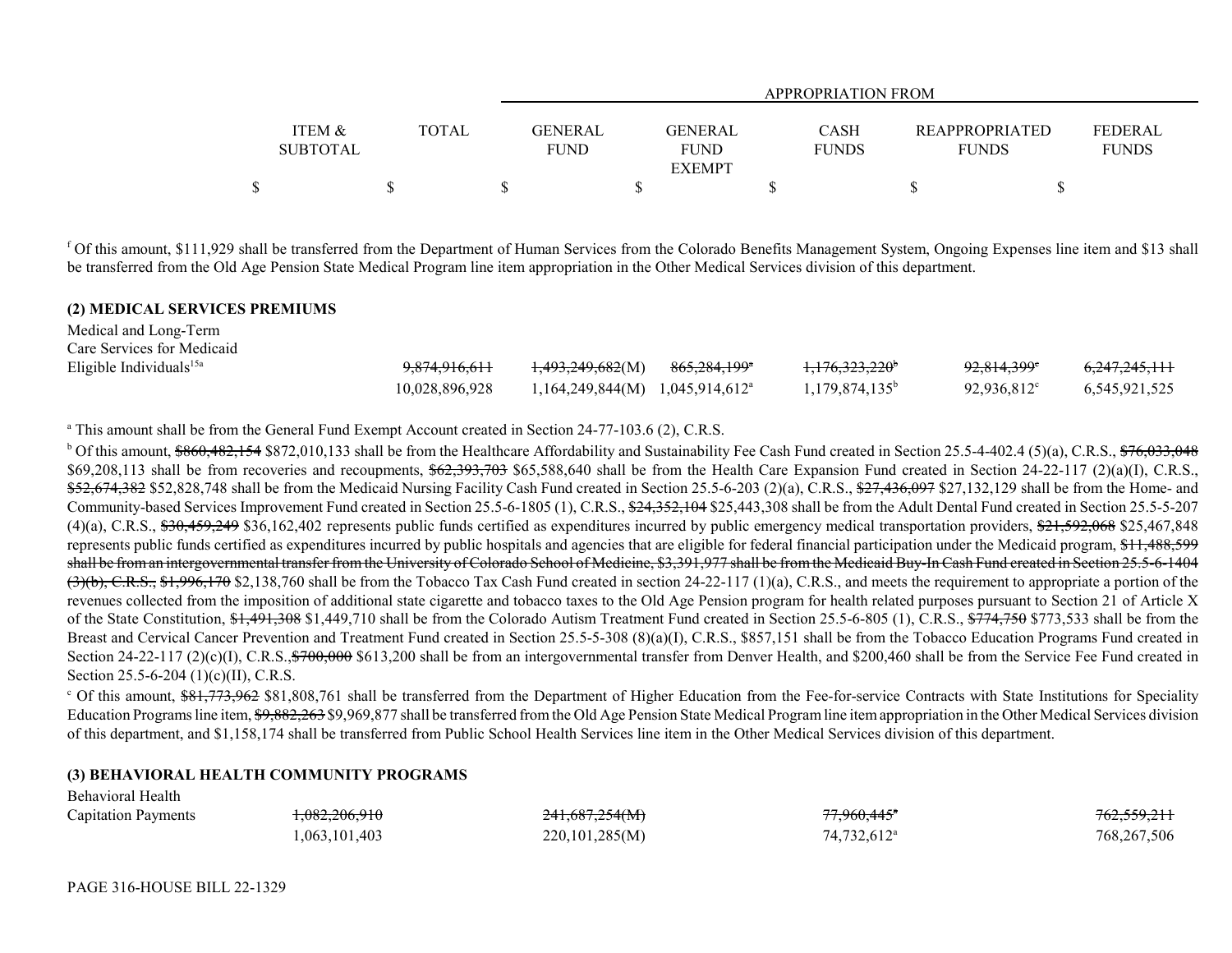|                                               |        |                           |              |                                |                               | <b>APPROPRIATION FROM</b> |   |                                                |                             |                   |                                       |   |                                |
|-----------------------------------------------|--------|---------------------------|--------------|--------------------------------|-------------------------------|---------------------------|---|------------------------------------------------|-----------------------------|-------------------|---------------------------------------|---|--------------------------------|
|                                               |        | ITEM &<br><b>SUBTOTAL</b> | <b>TOTAL</b> |                                | <b>GENERAL</b><br><b>FUND</b> |                           |   | <b>GENERAL</b><br><b>FUND</b><br><b>EXEMPT</b> | <b>CASH</b><br><b>FUNDS</b> |                   | <b>REAPPROPRIATED</b><br><b>FUNDS</b> |   | <b>FEDERAL</b><br><b>FUNDS</b> |
|                                               | ¢<br>D |                           | Φ            |                                | D                             |                           | D |                                                | Φ                           |                   | ۰D                                    | Φ |                                |
| Behavioral Health<br>Fee-for-service Payments |        | 16,852,110                |              |                                |                               | 3,103,619(M)              |   |                                                |                             | 839,837*          |                                       |   | 12,908,654                     |
|                                               |        | 13,382,786                |              | 1,099,059,020<br>1,076,484,189 |                               | 2,270,403(M)              |   |                                                |                             | $646,435^{\circ}$ |                                       |   | 10,465,948                     |

<sup>a</sup> Of these amounts, \$78,770,052 \$75,350,367 shall be from the Healthcare Affordability and Sustainability Fee Cash Fund created in Section 25.5-4-402.4 (5)(a), C.R.S. and \$30,230 \$28,680 shall be from the Breast and Cervical Cancer Prevention and Treatment Fund created in Section 25.5-5-308 (8)(a)(I), C.R.S.

# **(4) OFFICE OF COMMUNITY LIVING**

# **(A) Division of Intellectual and Developmental Disabilities**

| $(2)$ Medicaid Programs <sup>16</sup>   |                        |
|-----------------------------------------|------------------------|
| Adult Comprehensive                     |                        |
| Services <sup>16a</sup>                 | <del>624,532,652</del> |
|                                         | 615,641,738            |
| <b>Adult Supported Living</b>           |                        |
| Services <sup>16b</sup>                 | <del>83,936,285</del>  |
|                                         | 75,215,684             |
| Children's Extensive                    |                        |
| Support Services <sup>16c</sup>         | <del>41,540,014</del>  |
|                                         | 42,289,059             |
| Children's Habilitation                 |                        |
| Residential Program <sup>16d</sup>      | <del>11,737,177</del>  |
|                                         | 9,861,691              |
| Case Management for                     |                        |
| People with Disabilities <sup>16e</sup> | <del>91,780,356</del>  |
|                                         | 91,299,100             |
|                                         | <del>853,526,484</del> |
|                                         | 834 307 272            |

853,526,484 296,941,695a 48,367,922<sup>b</sup> 508,216,867  $834,307,272$  265,124,569<sup>a</sup> 49,562,648<sup>b</sup> 519,620,055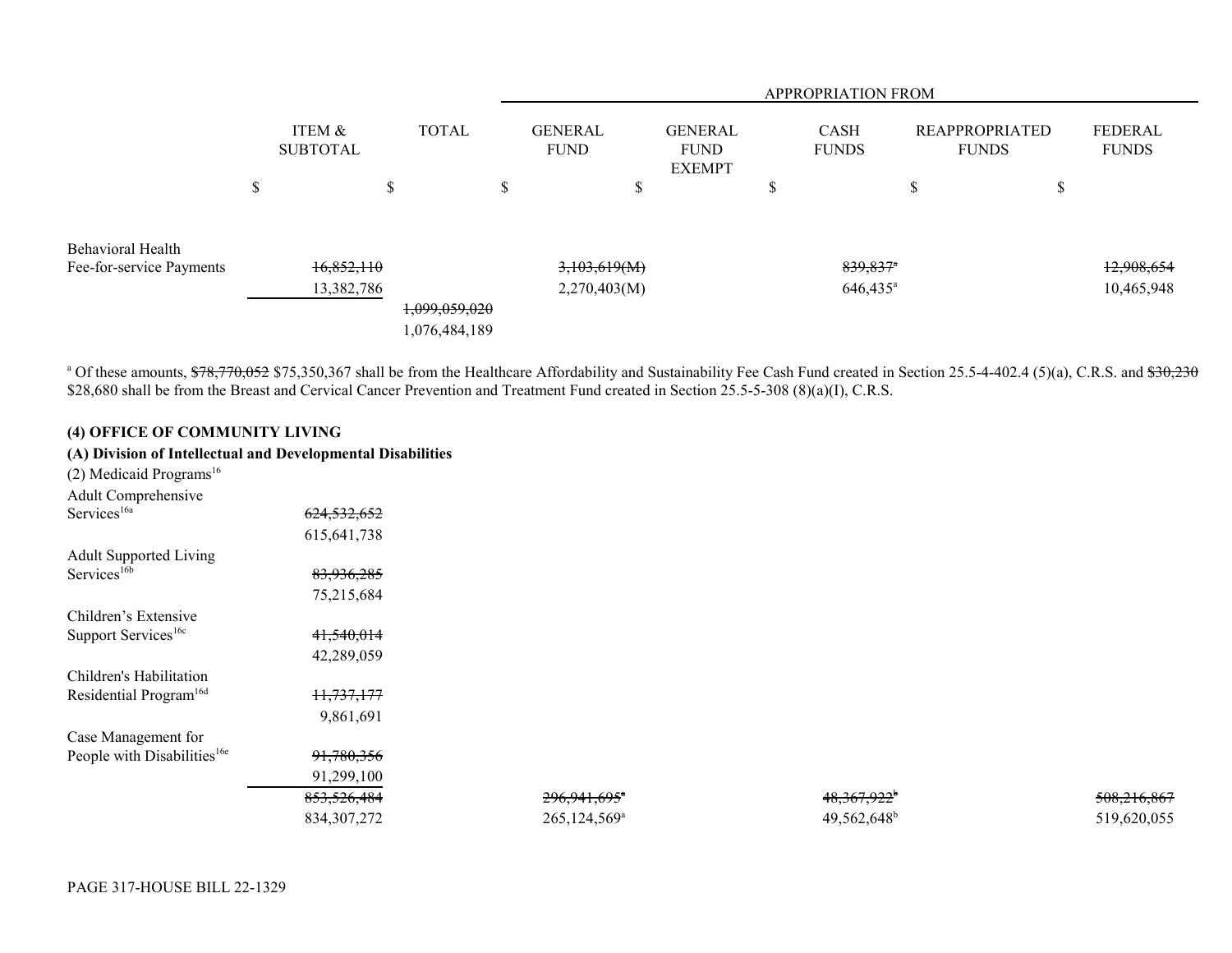|                 |              |             | APPROPRIATION FROM |              |                       |                |  |  |  |  |  |
|-----------------|--------------|-------------|--------------------|--------------|-----------------------|----------------|--|--|--|--|--|
| ITEM &          | <b>TOTAL</b> | GENERAL     | <b>GENERAL</b>     | <b>CASH</b>  | <b>REAPPROPRIATED</b> | <b>FEDERAL</b> |  |  |  |  |  |
| <b>SUBTOTAL</b> |              | <b>FUND</b> | <b>FUND</b>        | <b>FUNDS</b> | <b>FUNDS</b>          | <b>FUNDS</b>   |  |  |  |  |  |
|                 |              |             | <b>EXEMPT</b>      |              |                       |                |  |  |  |  |  |
|                 |              |             |                    |              |                       |                |  |  |  |  |  |

<sup>a</sup> Of this amount, the  $(M)$  notation applies to  $\frac{$294,430,036}{294,430,036}$ . \$262,612,910.

<sup>b</sup> Of this amount, \$23,522,777 \$23,484,490 shall be from the Home- and Community-based Services Improvement Fund created in Section 25.5-6-1805 (1), C.R.S. \$5,716,149 \$6,949,162 shall be from the Healthcare Affordability and Sustainability Fee Cash Fund created in Section 25.5-4-402.4 (5)(a), C.R.S., \$19,128,995 shall be from the Intellectual and Developmental Disabilities Services Cash Fund created in Section 25.5-10-207 (1), C.R.S., and \$1 shall be from the Health Care Expansion Fund created in Section 24-22-117 (2)(a)(I), C.R.S.

### **(5) INDIGENT CARE PROGRAM**

| Safety Net Provider          |              |             |              |                        |                              |                |
|------------------------------|--------------|-------------|--------------|------------------------|------------------------------|----------------|
| Payments                     | 227,071,084  |             |              |                        | 79,321,378 <sup>a</sup>      | 147,749,706(I) |
| Pediatric Specialty Hospital | 10,764,010   |             | 4,714,637(M) |                        |                              | 6,049,373      |
| Appropriation from           |              |             |              |                        |                              |                |
| Tobacco Tax Cash Fund to     |              |             |              |                        |                              |                |
| the General Fund             | 420,001      |             |              |                        | 420,001 <sup>b</sup>         |                |
| Primary Care Fund Program    | 25, 373, 115 |             |              |                        | 25,373,115 <sup>c</sup>      |                |
| Children's Basic Health Plan |              |             |              |                        |                              |                |
| Administration               | 5,147,447    |             |              |                        | $1,688,662$ (H) <sup>d</sup> | 3,458,785      |
|                              |              |             |              |                        | 1,578,207(H) <sup>d</sup>    | 3,569,240      |
| Children's Basic Health Plan |              |             |              |                        |                              |                |
| Medical and Dental Costs     | 161,976,673  |             | 15,288,255   | $420.001$ <sup>e</sup> | 37,883,046(H) <sup>f</sup>   | 108, 385, 371  |
|                              | 145,795,971  |             | 10,625,840   |                        | $34,082,950(H)$ <sup>f</sup> | 100,667,180    |
|                              |              | 430,752,330 |              |                        |                              |                |
|                              |              | 414,571,628 |              |                        |                              |                |

<sup>a</sup> This amount shall be from the Healthcare Affordability and Sustainability Fee Cash Fund created in Section 25.5-4-402.4 (5)(a), C.R.S.

 $b$  This amount shall be from the Tobacco Tax Cash Fund created in Section 24-22-117 (1)(a), C.R.S. This appropriation partially meets the requirement to appropriate a portion of the revenues collected from imposition of additional state cigarette and tobacco taxes to the General Fund pursuant to Section 21 of Article X of the State Constitution.

 $\textdegree$  This amount shall be from the Primary Care Fund created in Section 24-22-117 (2)(b)(I), C.R.S.

<sup>d</sup> Of this amount,  $\frac{1662052}{1572034}$  shall be from the Children's Basic Health Plan Trust created in Section 25.5-8-105 (1), C.R.S., and  $\frac{166610}{15600}$  \$6,173 shall be from the Healthcare Affordability and Sustainability Fee Cash Fund created in Section 25.5-4-402.4 (5)(a), C.R.S.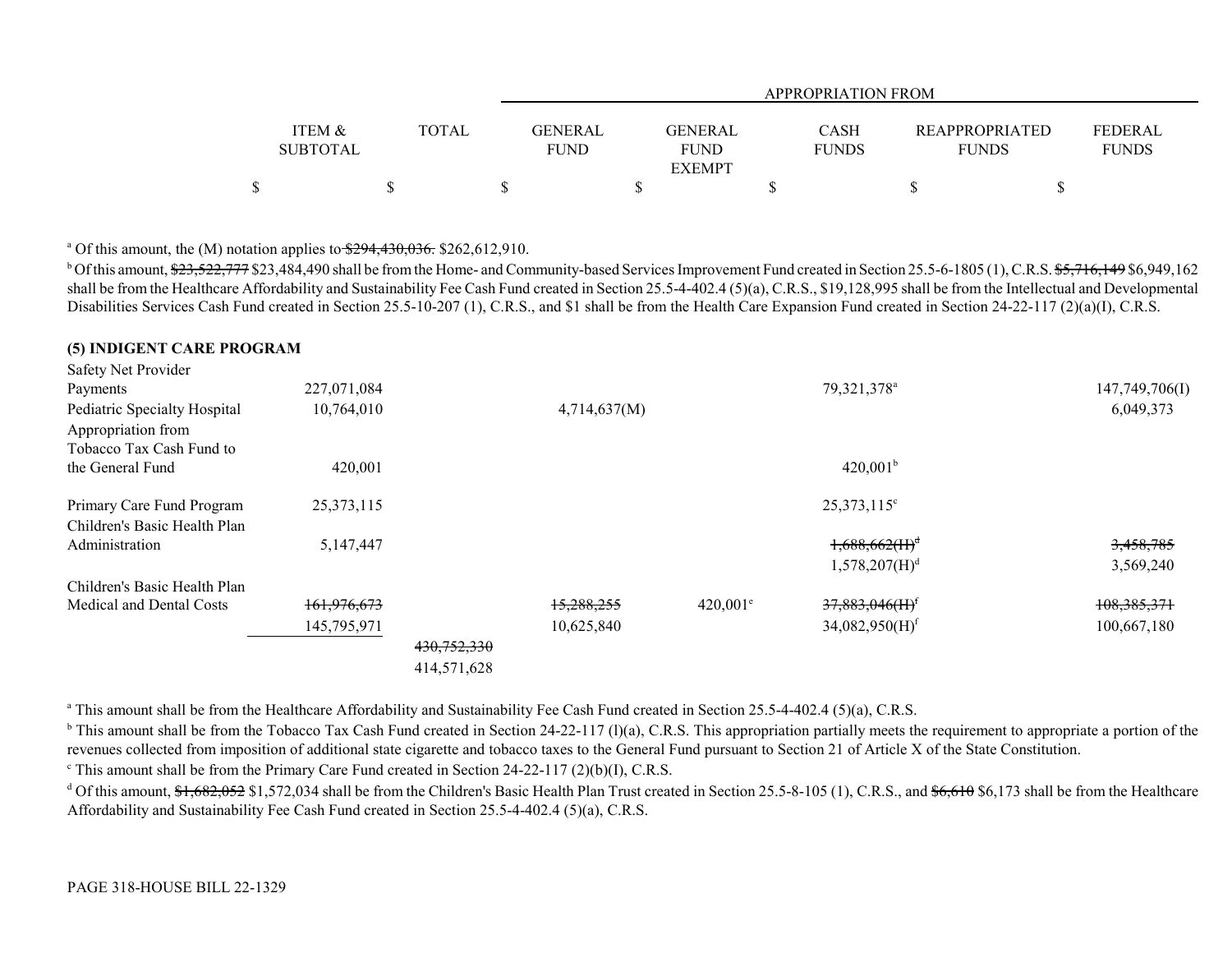|                   |       |             | APPROPRIATION FROM |              |                       |              |  |  |  |  |
|-------------------|-------|-------------|--------------------|--------------|-----------------------|--------------|--|--|--|--|
|                   |       |             |                    |              |                       |              |  |  |  |  |
| <b>ITEM &amp;</b> | TOTAL | GENERAL     | GENERAL            | <b>CASH</b>  | <b>REAPPROPRIATED</b> | FEDERAL      |  |  |  |  |
| <b>SUBTOTAL</b>   |       | <b>FUND</b> | <b>FUND</b>        | <b>FUNDS</b> | <b>FUNDS</b>          | <b>FUNDS</b> |  |  |  |  |
|                   |       |             | <b>EXEMPT</b>      |              |                       |              |  |  |  |  |
| Φ                 |       |             |                    |              |                       |              |  |  |  |  |

 $\degree$ This amount shall be from General Fund Exempt pursuant to Section 24-22-117 (1)(c)(I)(B), C.R.S., and is not subject to the statutory limitation on General Fund appropriations imposed by Section 24-75-201.1, C.R.S.

<sup>f</sup> Of this amount,  $25,606,238$  \$21,697,989 shall be from the Healthcare Affordability and Sustainability Fee Cash Fund created in Section 25.5-4-402.4 (5)(a), C.R.S., \$11,810,207 \$11,918,360 shall be from the Children's Basic Health Plan Trust created in Section 25.5-8-105 (1), C.R.S., \$366,600 shall be from the Colorado Immunization Fund created in Section 25-4-2301, C.R.S., \$100,000 shall be from recoveries and recoupments, \$1 shall be from the Health Care Expansion Fund created in Section 24-22-117 (2)(a)(I), C.R.S.

#### **(6) OTHER MEDICAL SERVICES**  $\overline{O}$ ld Age Pension  $\overline{O}$ t t

| Old Age Pension State           |             |              |                           |                   |               |
|---------------------------------|-------------|--------------|---------------------------|-------------------|---------------|
| Medical Program                 | 10,000,000  |              | $10,000,000$ <sup>a</sup> |                   |               |
| Senior Dental Program           | 3,990,358   | 3,962,510    | 27,848 <sup>b</sup>       |                   |               |
| Commission on Family            |             |              |                           |                   |               |
| Medicine Residency              |             |              |                           |                   |               |
| <b>Training Programs</b>        | 9,400,725   | 3,920,418(M) |                           | $197,100^{\circ}$ | 5,283,207     |
| Medicare Modernization          |             |              |                           |                   |               |
| <b>Act State Contribution</b>   |             |              |                           |                   |               |
| Payment                         | 197,201,203 | 197,201,203  |                           |                   |               |
|                                 | 215,022,675 | 215,022,675  |                           |                   |               |
| Public School Health            |             |              |                           |                   |               |
| Services Contract               |             |              |                           |                   |               |
| Administration                  | 2,000,000   | 1,000,000(M) |                           |                   | 1,000,000     |
| Public School Health            |             |              |                           |                   |               |
| Services                        | 167,386,604 |              | 74,208,965 <sup>d</sup>   |                   | 93,177,639(I) |
| Screening, Brief                |             |              |                           |                   |               |
| Intervention, and Referral to   |             |              |                           |                   |               |
| <b>Treatment Training Grant</b> |             |              |                           |                   |               |
| Program <sup>18</sup>           | 750,000     |              | $750,000$ <sup>e</sup>    |                   |               |
|                                 |             |              |                           |                   |               |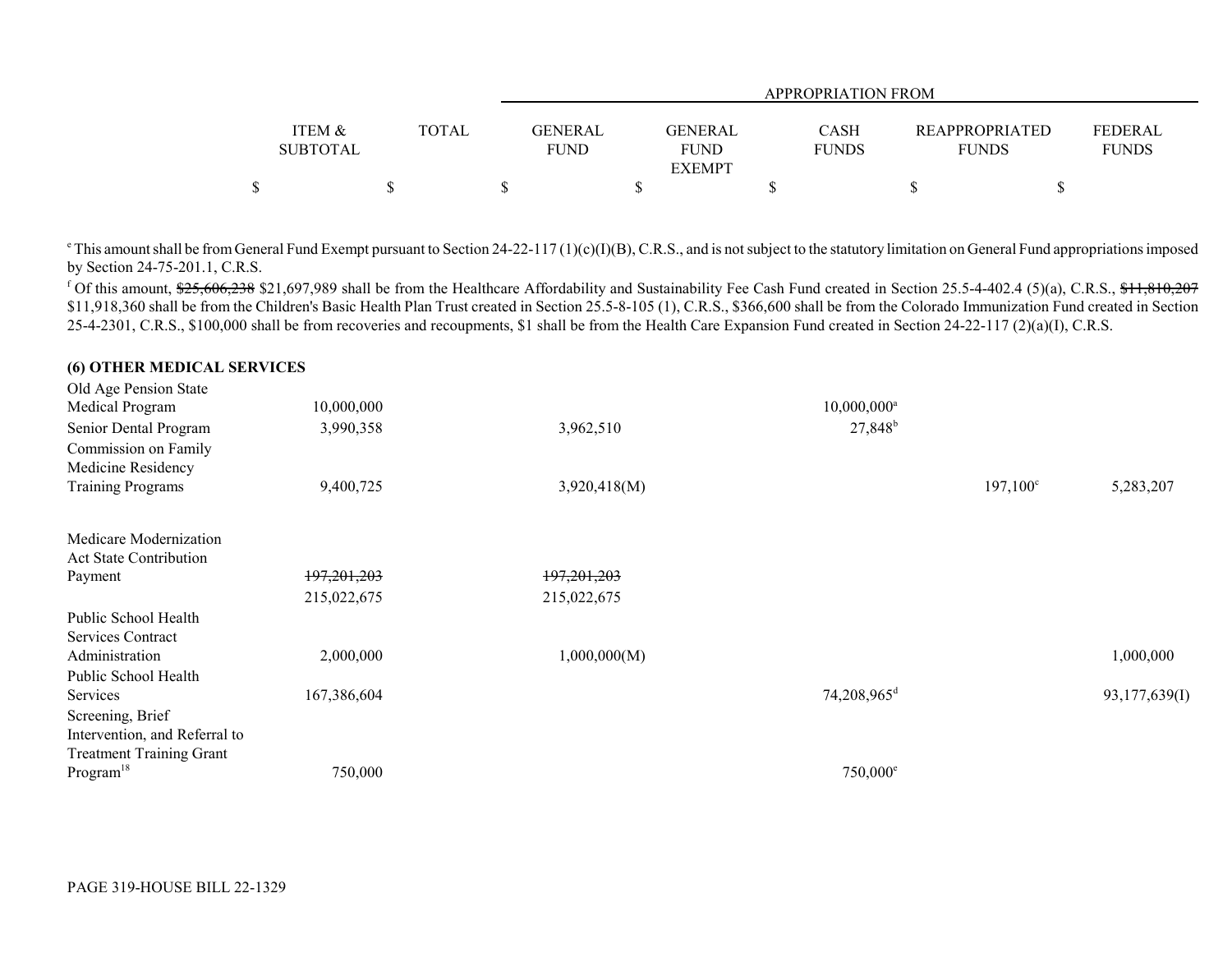|                                                                                                         |                                         |                            | APPROPRIATION FROM |                               |    |                                                |    |                                                        |    |                                       |                                |
|---------------------------------------------------------------------------------------------------------|-----------------------------------------|----------------------------|--------------------|-------------------------------|----|------------------------------------------------|----|--------------------------------------------------------|----|---------------------------------------|--------------------------------|
|                                                                                                         | ITEM &<br><b>SUBTOTAL</b>               | <b>TOTAL</b>               |                    | <b>GENERAL</b><br><b>FUND</b> |    | <b>GENERAL</b><br><b>FUND</b><br><b>EXEMPT</b> |    | <b>CASH</b><br><b>FUNDS</b>                            |    | <b>REAPPROPRIATED</b><br><b>FUNDS</b> | <b>FEDERAL</b><br><b>FUNDS</b> |
|                                                                                                         | \$<br>\$                                |                            | \$                 |                               | \$ |                                                | \$ |                                                        | \$ | \$                                    |                                |
| American Rescue Plan Act<br>Home- and<br>Community-based Services<br>State-only Programs <sup>18a</sup> | 13,260,976<br>14,182,695<br>$(4.0$ FTE) | 403,989,866<br>422,733,057 |                    |                               |    |                                                |    | $13,260,976$ <sup>f</sup><br>$14,182,695$ <sup>f</sup> |    |                                       |                                |

<sup>a</sup> This amount shall be from the Old Age Pension Health and Medical Care Fund created in Section 25.5-2-101 (2), C.R.S.

<sup>b</sup> This amount shall be from the Department of Health Care Policy and Financing Cash Fund created in Section 25.5-1-109, C.R.S.

<sup>c</sup> This amount shall be transferred from the Department of Higher Education from the Fee-for-service Contracts with State Institutions for Speciality Education Programs line item.

<sup>d</sup> This amount represents funds certified as public expenditures incurred by school districts or boards of cooperative educational services that are eligible for federal financial participation under Medicaid.

e This amount shall be from the Marijuana Tax Cash Fund created in Section 39-28.8-501 (1), C.R.S.

f This amount shall be from the Home- and Community-based Services Improvement Fund created in Section 25.5-6-1805 (1), C.R.S.

| <b>TOTALS PART V</b><br><b>(HEALTH CARE)</b> |                             |                            |                            |                               |                         |                               |
|----------------------------------------------|-----------------------------|----------------------------|----------------------------|-------------------------------|-------------------------|-------------------------------|
| POLICY AND                                   | <del>\$13,301,116,530</del> | <del>\$2,443,072,685</del> | \$865,704,200 <sup>*</sup> | $$1,635,071,635$ <sup>t</sup> | <del>\$97,156,060</del> | $$8,260,111,950$ <sup>*</sup> |
| $FINANCING)^{20}$                            | 13,413,906,500              | 2,072,256,858              | $0.046334.613^{\circ}$     | 534,720,074°، ا               | 97,278,473              | 8,563,316,482 <sup>c</sup>    |

<sup>a</sup> Of this amount, \$865,284,199 \$1,045,914,612 shall be from the General Fund Exempt Account created in Section 24-77-103.6 (2), C.R.S., and \$420,001 shall be General Fund Exempt pursuant to Section 24-22-117 (1)(c)(I)(B), C.R.S. Said \$420,001 is not subject to the statutory limitation on General Fund appropriations imposed by Section 24-75-201.1, C.R.S.  $b$  Of this amount,  $$16,671,232$  \$17,182,446 contains an (I) notation.

 $\degree$  Of this amount,  $\frac{$396,522,942}{$420,555,606}$  contains an (I) notation.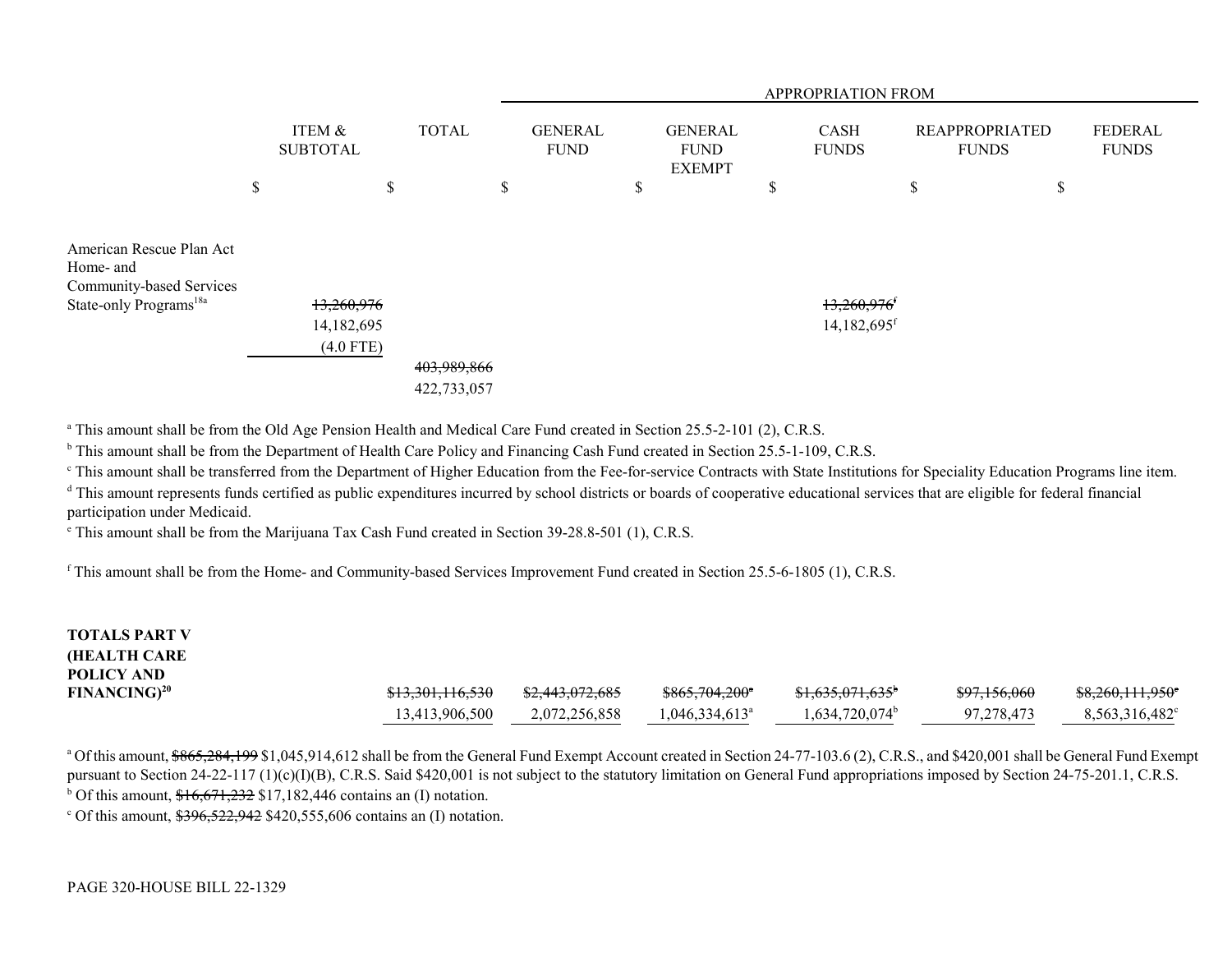|                                      |       | APPROPRIATION FROM                                             |                             |                                       |                                |  |  |  |  |
|--------------------------------------|-------|----------------------------------------------------------------|-----------------------------|---------------------------------------|--------------------------------|--|--|--|--|
| <b>ITEM &amp;</b><br><b>SUBTOTAL</b> | TOTAL | <b>GENERAL</b><br><b>GENERAL</b><br><b>FUND</b><br><b>FUND</b> | <b>CASH</b><br><b>FUNDS</b> | <b>REAPPROPRIATED</b><br><b>FUNDS</b> | <b>FEDERAL</b><br><b>FUNDS</b> |  |  |  |  |
| ¢                                    |       | <b>EXEMPT</b>                                                  |                             |                                       |                                |  |  |  |  |
|                                      |       |                                                                |                             |                                       |                                |  |  |  |  |

**FOOTNOTES** -- The following statements are referenced to the numbered footnotes throughout section 2.

- 12a Department of Health Care Policy and Financing, Executive Director's Office, General Administration, Personal Services -- Of this appropriation, the \$1,260,277 \$730,474 cash funds appropriated from the Home- and Community-based Services Improvement Fund remains available for expenditure until the close of the 2023-24 state fiscal year.
- 12b Department of Health Care Policy and Financing, Executive Director's Office, General Administration, Health, Life, and Dental -- Of this appropriation, the \$172,394 \$104,092 cash funds appropriated from the Home- and Community-based Services Improvement Fund remains available for expenditure until the close of the 2023-24 state fiscal year.
- 12c Department of Health Care Policy and Financing, Executive Director's Office, General Administration, Short-term Disability -- Of this appropriation, the \$1,794 \$1,080 cash funds appropriated from the Home- and Community-based Services Improvement Fund remains available for expenditure until the close of the 2023-24 state fiscal year.
- 12d Department of Health Care Policy and Financing, Executive Director's Office, General Administration, S.B. 04-257 Amortization Equalization Disbursement -- Of this appropriation, the \$56,088 \$33,750 cash funds appropriated from the Home- and Community-based Services Improvement Fund remains available for expenditure until the close of the 2023-24 state fiscal year.
- 12e Department of Health Care Policy and Financing, Executive Director's Office, General Administration, S.B. 06-235 Supplemental Amortization Equalization Disbursement -- Of this appropriation, the \$56,088 \$33,750 cash funds appropriated from the Home- and Community-based Services Improvement Fund remains available for expenditure until the close of the 2023-24 state fiscal year.
- 12f Department of Health Care Policy and Financing, Executive Director's Office, General Administration, Operating Expenses -- Of this appropriation, the \$136,484 \$78,636 cash funds appropriated from the Home- and Community-based Services Improvement Fund remains available for expenditure until the close of the 2023-24 state fiscal year.
- 12g Department of Health Care Policy and Financing, Executive Director's Office, General Administration, Leased Space -- Of this appropriation, the \$113,300 \$80,782 cash funds appropriated from the Home- and Community-based Services Improvement Fund remains available for expenditure until the close of the 2023-24 state fiscal year.
- 13a Department of Health Care Policy and Financing, Executive Director's Office, General Administration, General Professional Services and Special Projects-- Of this appropriation, the \$15,280,357 \$16,538,938 cash funds appropriated from the Home- and Community-based Services Improvement Fund remains available for expenditure until the close of the 2023-24 state fiscal year.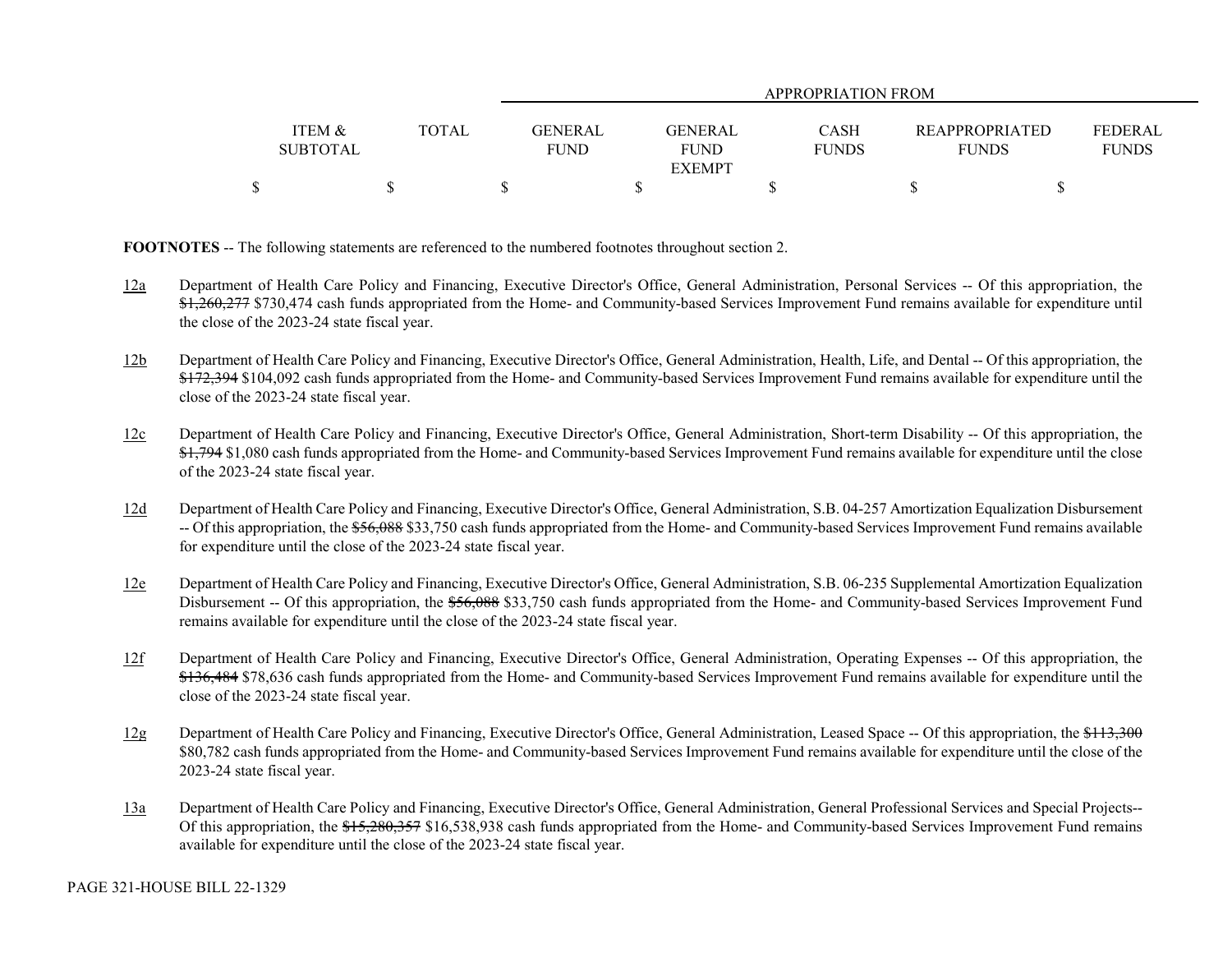|                   |       | APPROPRIATION FROM |                              |              |                       |                |  |  |  |
|-------------------|-------|--------------------|------------------------------|--------------|-----------------------|----------------|--|--|--|
| <b>ITEM &amp;</b> | TOTAL | <b>GENERAL</b>     | <b>GENERAL</b>               | <b>CASH</b>  | <b>REAPPROPRIATED</b> | <b>FEDERAL</b> |  |  |  |
| <b>SUBTOTAL</b>   |       | <b>FUND</b>        | <b>FUND</b><br><b>EXEMPT</b> | <b>FUNDS</b> | <b>FUNDS</b>          | <b>FUNDS</b>   |  |  |  |
|                   |       |                    |                              |              |                       |                |  |  |  |

- 13b Department of Health Care Policy and Financing, Executive Director's Office, Information Technology Contracts and Projects, Medicaid Management Information System Maintenance and Projects -- Of this appropriation, the \$5,353,846 \$5,728,346 cash funds appropriated from the Home- and Community-based Services Improvement Fund remains available for expenditure until the close of the 2023-24 state fiscal year.
- 15 Department of Health Care Policy and Financing, Executive Director's Office, Information Technology Contracts and Projects, Colorado Benefits Management Systems, Colorado Benefits Management Systems, Health Care and Economic Security Staff Development Center OPERATING AND CONTRACT EXPENSES --Of this appropriation,  $\frac{62,500,000}{2}$ ,  $\frac{84,723,000}{2}$  remains available for expenditure until the close of the 2022-23 state fiscal year.
- 15a Department of Health Care Policy and Financing, Medical Services Premiums, Medical and Long-Term Care Services for Medicaid Eligible Individuals -- Of this appropriation, the \$27,436,097 \$27,132,129 cash funds appropriated from the Home- and Community-based Services Improvement Fund remains available for expenditure until the close of the 2023-24 state fiscal year.
- 16a Department of Health Care Policy and Financing, Office of Community Living, Division of Intellectual and Developmental Disabilities, Medicaid Programs, Adult Comprehensive Waiver Services -- Of this appropriation, the \$17,098,856 \$17,749,063 cash funds appropriated from the Home- and Community-based Services Improvement Fund remain available for expenditure until the close of the 2023-24 state fiscal year.
- 16b Department of Health Care Policy and Financing, Office of Community Living, Division of Intellectual and Developmental Disabilities, Medicaid Programs, Adult Supported Living Waiver Services -- Of this appropriation, the \$3,381,600 \$2,733,528 cash funds appropriated from the Home- and Community-based Services Improvement Fund remain available for expenditure until the close of the 2023-24 state fiscal year.
- 16c Department of Health Care Policy and Financing, Office of Community Living, Division of Intellectual and Developmental Disabilities, Medicaid Programs, Children's Extensive Support Services -- Of this appropriation, the \$2,192,450 \$2,159,748 cash funds appropriated from the Home- and Community-based Services Improvement Fund remain available for expenditure until the close of the 2023-24 state fiscal year.
- 16d Department of Health Care Policy and Financing, Office of Community Living, Division of Intellectual and Developmental Disabilities, Medicaid Programs, Children's Habilitation Residential Program -- Of this appropriation, the \$1,664 \$1,626 cash funds appropriated from the Home- and Community-based Services Improvement Fund remain available for expenditure until the close of the 2023-24 state fiscal year.
- 16e Department of Health Care Policy and Financing, Office of Community Living, Division of Intellectual and Developmental Disabilities, Medicaid Programs, Case management for People with Disabilities -- Of this appropriation, the \$848,207 \$840,525 cash funds appropriated from the Home- and Community-based Services Improvement Fund remain available for expenditure until the close of the 2023-24 state fiscal year.